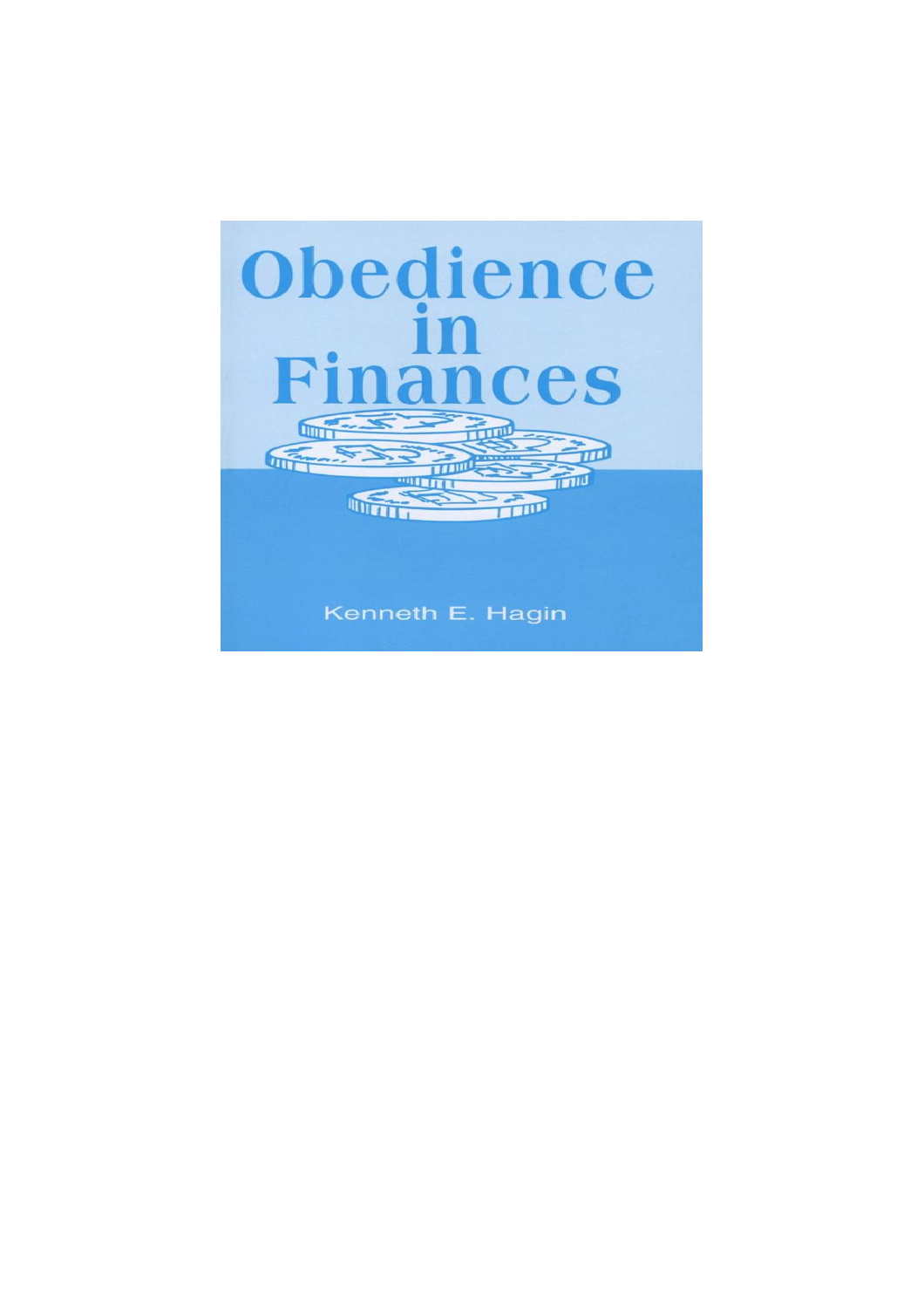#### **Obedience in Finances**

By Kenneth E. Hagin

## **Contents**

- 1 Obedience in Finances
- 2 Obedience and Tithing
- 3 Obedience and Healing
- 4 Obedience and Miracles

A Sinner's Prayer to Receive Jesus as Savior

#### **Chapter 1**

## **Obedience in Finances**

*My God shall supply all your need according to his riches in glory by Christ Jesus.*

*—Phil. 4:19*

From my experience of almost 50 years of preaching faith, I've concluded that more people fail when it comes to faith for finances than anything else.

The reason is because they're trying to exercise faith for finances, but they haven't planted any seed! They want God to bless their finances even though they haven't planted anything. (Even so, it's amazing how He'll have mercy on them and help them.)

The Bible plainly states, *"GIVE, and it shall be given unto you; good measure, pressed down, and shaken together, and running over, shall men give into your bosom. For with the same measure that ye METE* [measure] *withal it shall be measured to you again"* (Luke 6:38).

The Bible also plainly says, *"He which SOWETH sparingly shall reap also sparingly; and he which soweth bountifully shall reap also bountifully"* (2 Cor. 9:6). If you want a bountiful crop, you've got to sow bountifully.

You can't reap a crop without sowing seed. You can't go out into your backyard and say, "I'm going to pick some tomatoes" if the ground hasn't been prepared and the seed sown.

You can receive finances through two principal methods: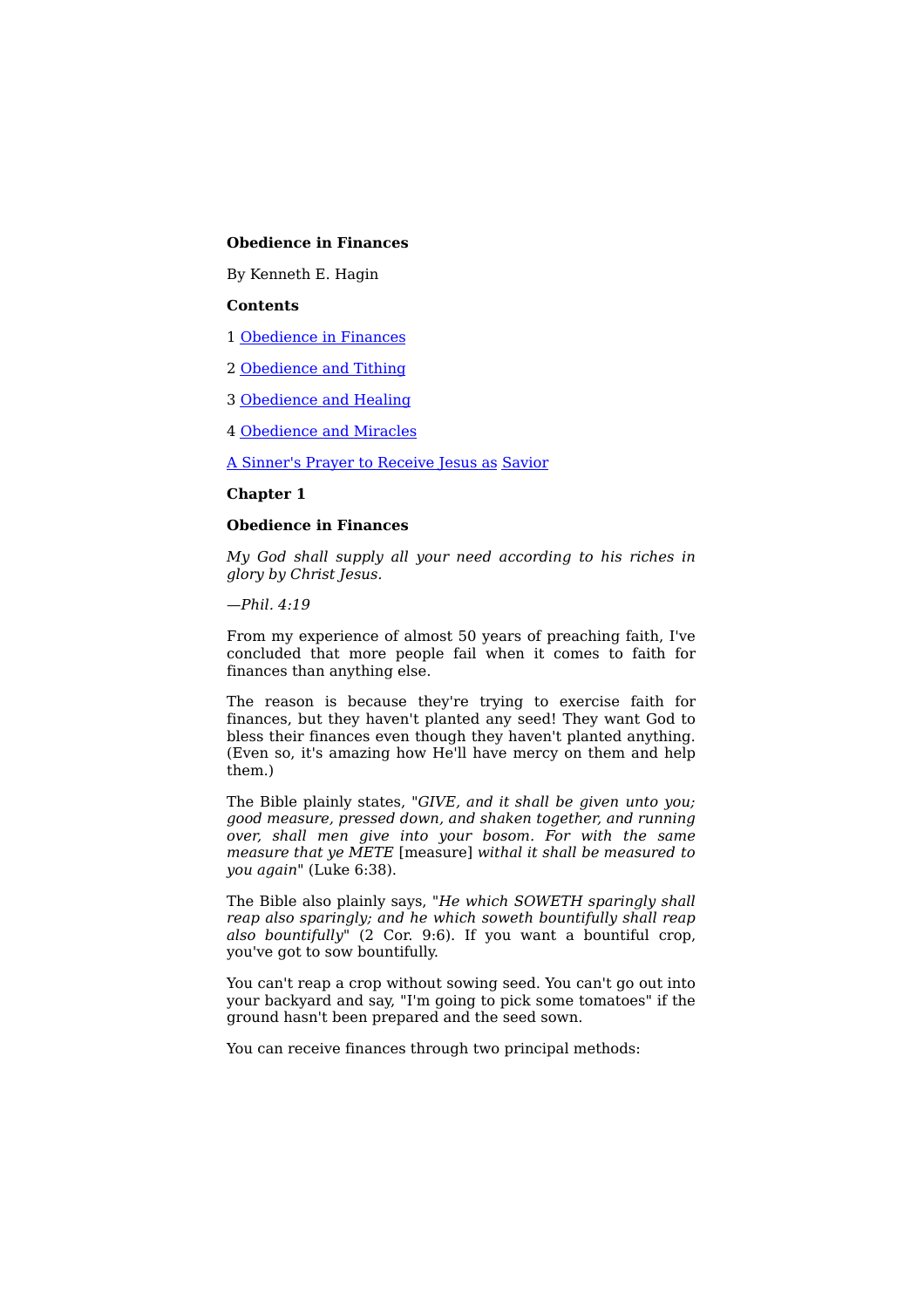- 1. Believing and obeying the Bible.
- 2. A supernatural manifestation of the Holy Spirit.

An example of the second method was that widow in the Old Testament story (1 Kings 17). Her cruse of oil kept pouring out oil, and her meal barrel kept giving out meal—which was just as good as money in those days. That was a supernatural manifestation. *Supernatural manifestations often occur for us in the area of finances because we have obeyed God and have sown seed.*

The first step, then, toward getting your financial needs met is to obey the Bible. God said to Israel:

#### **MALACHI 3:10**

**10 Bring ye all the tithes into the storehouse, that there may be meat in mine house, and prove me now herewith, saith the Lord of hosts, if I will not open you the windows of heaven, and pour you out a blessing, that there shall not be room enough to receive it.**

Actually, we haven't really given until we've paid our tithes.

One fellow said to me, "Brother Hagin, paying tithes—that's just under the Old Testament. That's just under the Mosaic Law. Didn't you know that?"

I would hate to exhibit my ignorance of the Bible by making such a statement.

Abraham paid tithes 500 years before the law was given to Moses. Jacob paid tithes 250 years before then.

"Yes," someone said, "but there isn't any Scripture in the New Testament about paying tithes."

Those folks ought to learn to read. Look at Hebrews 7:8. What about that? That's New Testament, isn't it? " *And here men that die receive tithes; but there he receiveth them, of whom it is witnessed that he liveth."* That's talking about Christ.

God said we were to bring our tithes into the storehouse, and He would open up the windows of heaven. *"Prove me now herewith,"* He said.

But don't do something just because somebody else did it. Don't operate on another person's experience. Operate on what you know the Bible says, and operate on what the Holy Spirit is saying to you.

Once when Kenneth Copeland was here at RHEMA Bible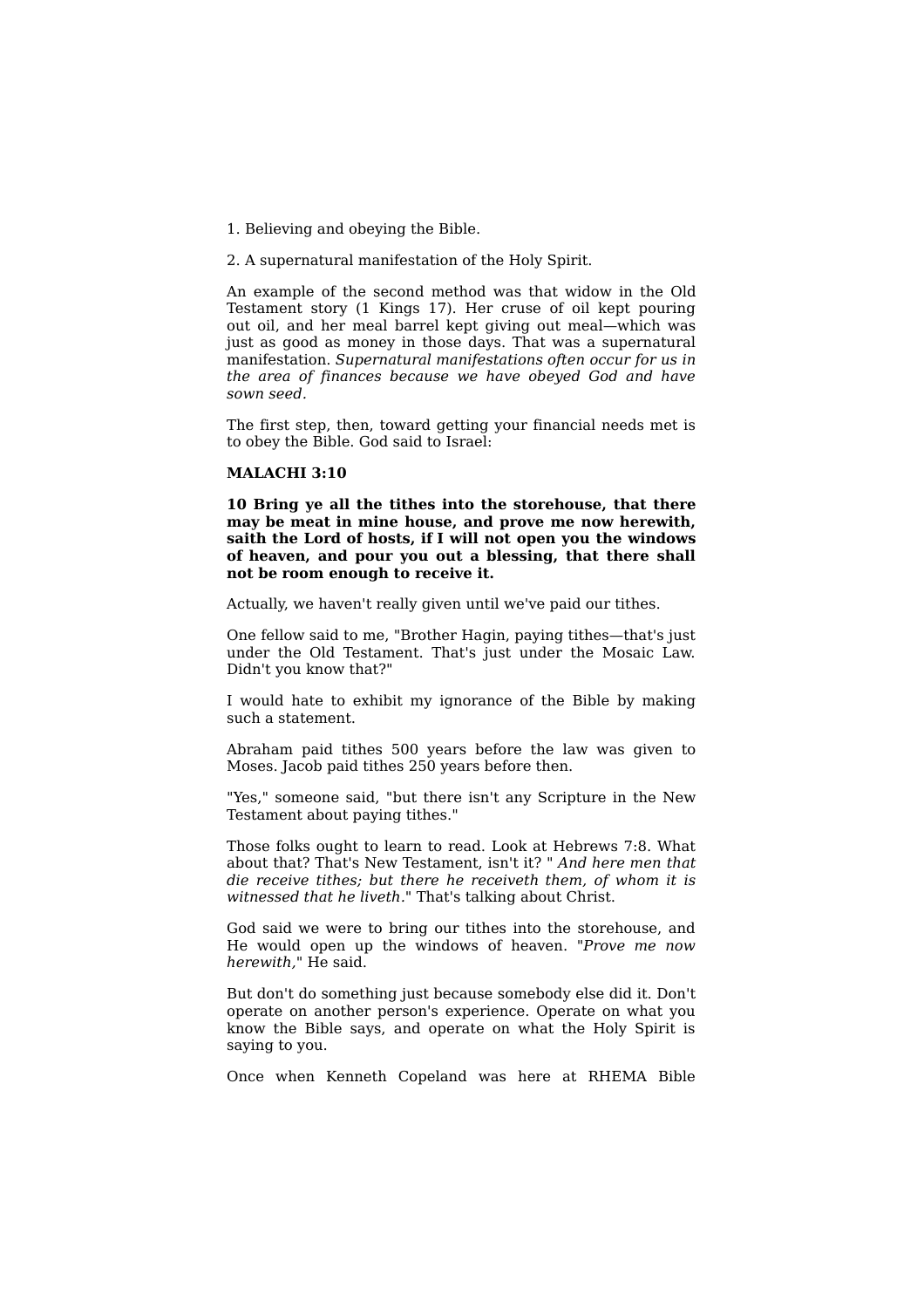Training Center, he told about the time, back at the beginning of his ministry, when he had an automobile that wasn't too good, so he gave it away, and God gave him a new one.

Some of the RHEMA students, bless their hearts, thought they would get a new car if they did the same thing, so they gave their cars away and walked the rest of the year.

They said, "Well, *he* did it."

"Yes," I said, "but did God tell *you* to do it?"

"Well, no. I just thought I'd get a new car."

"Well, it doesn't work that way."

Because we've got the Bible to follow, I don't need any "leading" to tell me to pay my tithes and give offerings. I know to do that. The Bible tells me that. So go ahead and pay your tithes and give offerings.

Often the Spirit of God will direct you to give beyond that.

Jesus said, *"Give, and it shall be given unto you,* " so I don't need any leading to sow. The Bible says, " *He which soweth sparingly shall reap also sparingly.* " I just do it. It's when we obey the Spirit of God that things happen.

I'm in my 48th year of ministry. It wouldn't have done me any good 48 years ago if God had told me to give a house away.

I didn't have one! And there was a time when it wouldn't have done any good for Him to tell me to give my car away, because I didn't have a car!

Through all these years—virtually half a century—God never told me to give a car or anything like that away. I gave offerings.

I sowed seed. I prospered financially.

In the fall of 1981, God spoke to both my wife and me to give a brand new Cadillac away. I already had sold our older Cadillac, so when the Lord spoke to us, I gave our other car, a brand new one, away. I didn't act apart from my wife. She said, "I got the same leading."

Then, at a seminar I was holding at RHEMA, God told me to give away the airplane that Kenneth Copeland had given our ministry. (It was worth about \$160,000

to \$170,000.) I gave it to Brother Jerry Savelle.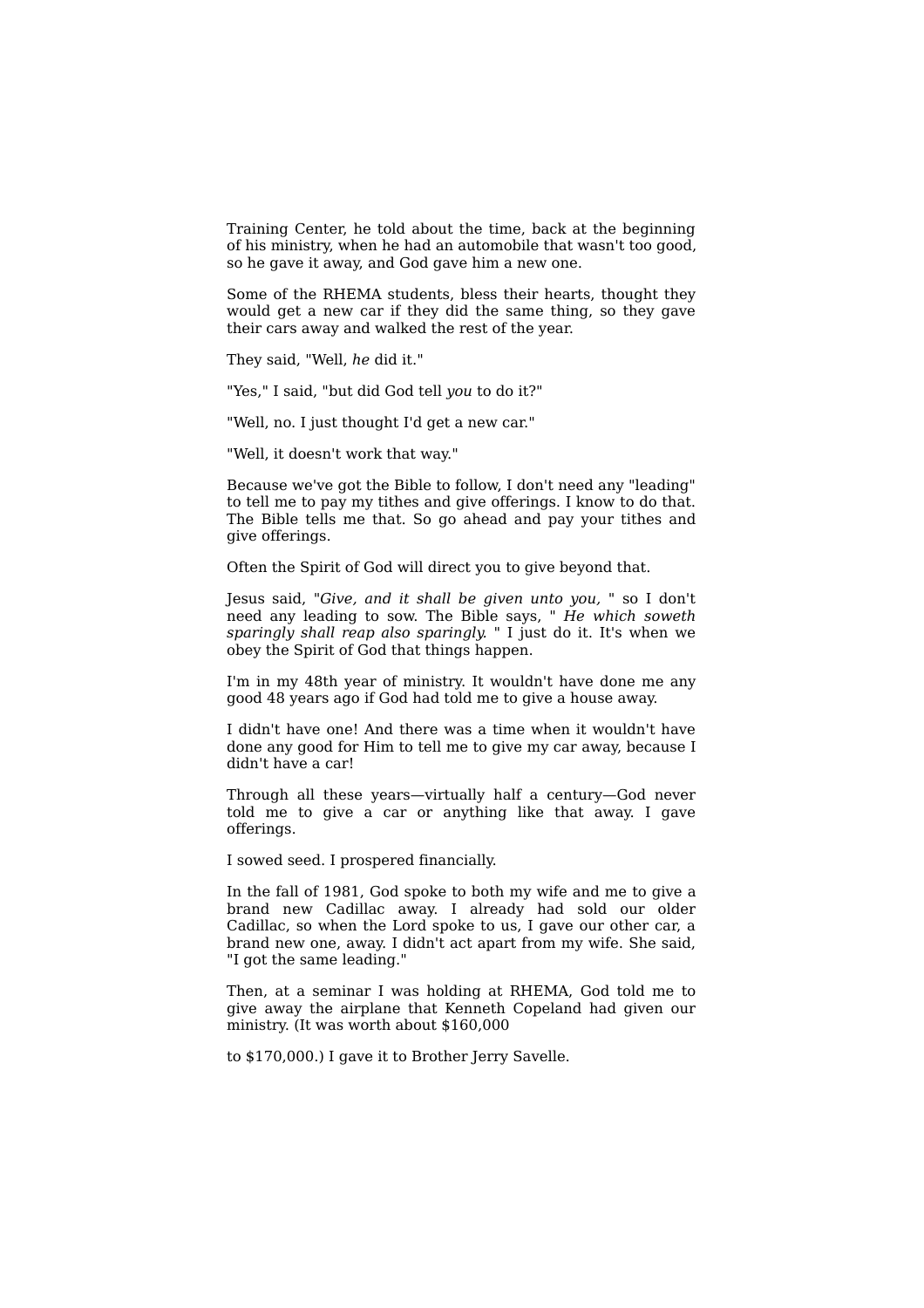Some time later, a man I didn't even know (although I'd heard of him), wrote in and said, "We feel led of the Spirit to send you this check for \$500,000." That's half a million dollars, glory to God!

I'm well satisfied that if I hadn't obeyed God, that wouldn't have happened, yet I didn't have that in mind when I obeyed God and gave away the automobile and the airplane. I really didn't expect anything in return.

You may think, *I wish something like that would happen to me!* I'll tell you where you've got to start: You've got to start with the nickels, dimes, and quarters.

#### **Chapter 2**

#### **Obedience and Tithing**

A Sunday School teacher in one of the Pentecostal churches I pastored in North Central Texas was a widow woman with five children. She and all the kids would pick cotton for 40 cents a hundred. They lived in a little old house out behind another house.

Yet she'd come by the parsonage on Saturdays and say, "Brother Hagin, we made a few dollars to buy a little food, and here's the tithe. I don't want to wait until tomorrow, because I'll spend it— I know I will—I need it so desperately."

I'd take it, and as she left the parsonage I'd close the door and weep. I knew that I had to take it; otherwise, I would be depriving her of blessing and benefit.

I've had her come by with a dime, saying, "We made a dollar. Here's the dime; here's the tithe."

Her oldest daughter spent seven years in the first grade and never learned to write her name. She never got out of the first grade. Finally the authorities asked her mother not to send her to school anymore—here was a 14 year old playing with 7 year olds. There were no special classes or state schools for retarded children like her in those Depression days.

In church she acted like a 3 or 4 year old; she had about that mentality. If she happened not to be sitting with her Mother and wanted to get up where she was, she would actually get down and scoot along on her stomach under the pews to get up front.

Then she would stretch out on the pew like a little kid and go to sleep.

One night during a revival, this girl went up to the altar (nobody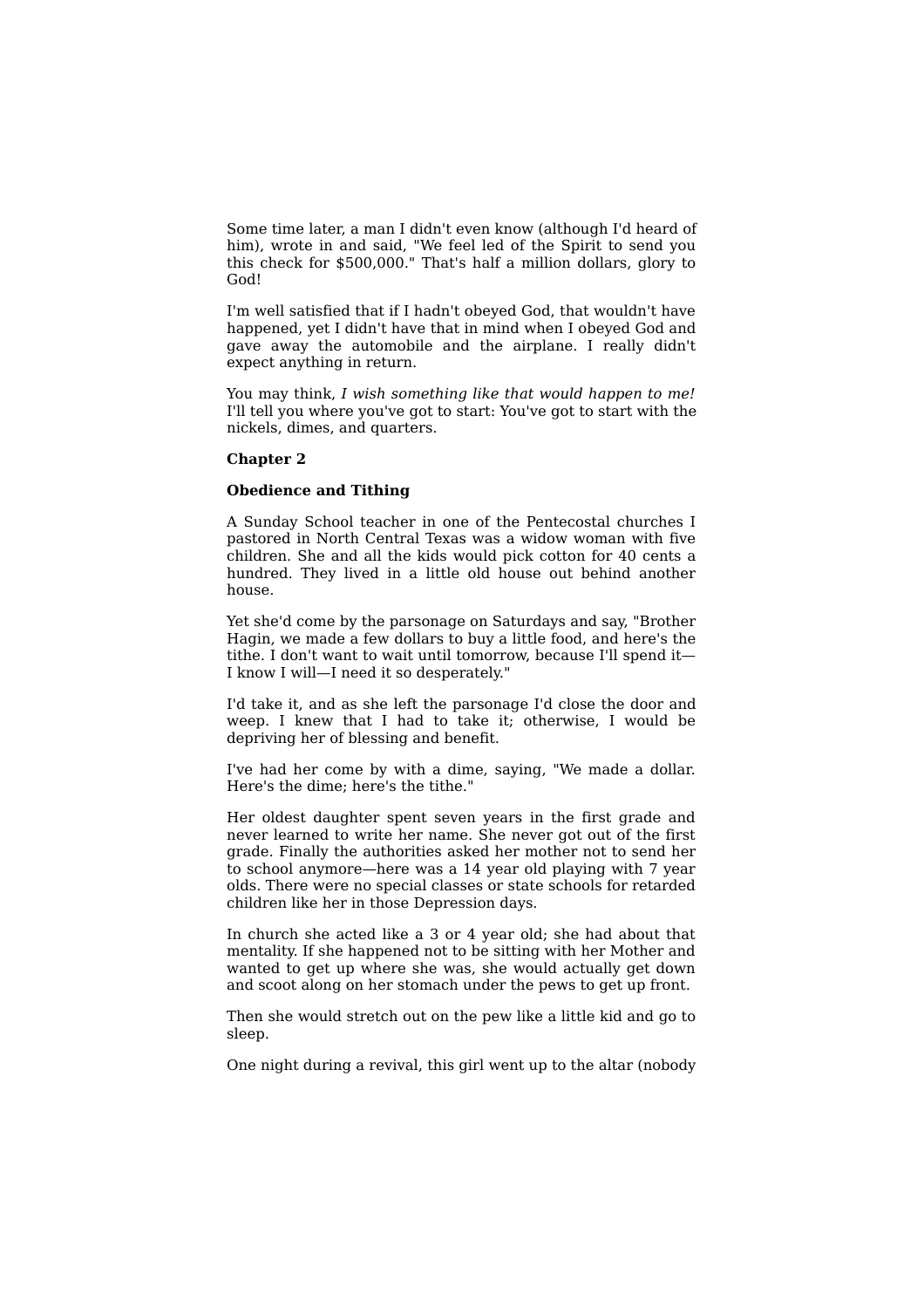asked her to go) and knelt along with the others. She got saved and filled with the Holy Spirit and spoke with other tongues. Instantly there was a drastic change!

Before, she wouldn't bathe. If she got neglected, her appearance would be pitiful.

But overnight—the very next night—she came in, sat down, and acted as intelligent as any 18-year-old young lady. Her hair was fixed, she was dressed up, and she looked nice.

We could hardly believe what we saw.

Receiving eternal life and the nature of God increased her mentality 90 percent! This was one of the greatest miracles I have ever seen.

It happened at the beginning of World War II. The girl went away to visit some relatives, and while she was there, she acted so nice and looked so nice that a neighboring farm boy asked her for a date.

She had never had a date in her life. They began to like each other, and when he asked her to marry him, she took him up on it.

After her husband was drafted, she lived with her mother-in-law awhile, and her mother-in-law taught her to read and write.

I left that church to go into the evangelistic field. In the process of time I went back to help the pastor preach the funeral of one of the elderly people. I asked the church secretary, "Whatever happened to that girl?"

She led me outside and said, "You knew that her husband was killed in that truck accident?"

I said, "Yes."

She said, "Well, because of their construction business, he was heavily insured, and she received several hundred thousand dollars of insurance money." She pointed off in the distance and said, "See that housing addition?"

I could see a number of new houses being added to this small town.

The secretary continued, "She is building that addition to the city. She is her own contractor; her own financier. She handles all her own money. Think of it!"

I stood there and wept again—this time a different kind of weeping. I was so glad, praise God, that I had obeyed God and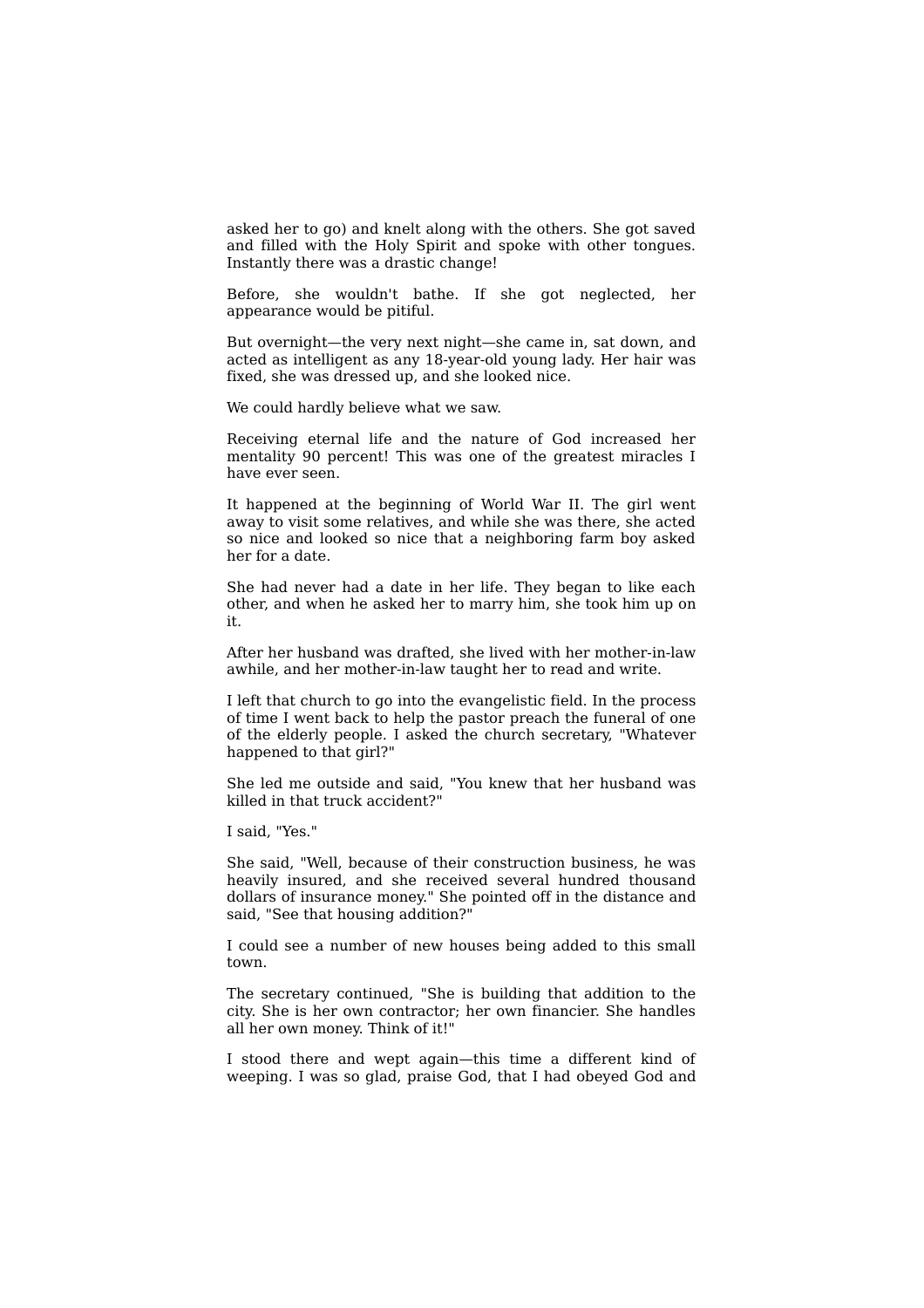had taken her mother's tithes. This girl had learned to pay tithes, too.

The secretary said, "I'm still secretary of the church. You can count on it, she is on the front pew every Sunday with her two little children. They are the best-dressed, best-mannered children in the church. Her envelope with her tithes and offerings is always there. Every Sunday."

I thought back to where she had come from: Here was a young woman not 30 years old who's building an addition to the city, and when she was 14 years old she had been seven years in the first grade without learning to write her name.

I thought, too, of that Scripture, *"The Spirit of the Lord is upon me, because he hath anointed me to preach the gospel to the poor .... "* (Luke 4:18).

Hallelujah, God didn't just single her out and say, "We're going to make an exception out of her." No, the same Gospel belongs to everyone.

What was the difference? Eternal life.

The life of God. It was something that came into her that increased her mentality 90 percent. But not only that—she had been planting seed.

She'd been paying her tithes and giving beyond her tithes back when she'd had just a few dollars from her husband's allotment checks. Now she had many dollars, but she still was doing the same thing. Would she ever have gotten to that place if she hadn't been obedient in her finances?

#### **Chapter 3**

## **Obedience and Healing**

I was preaching years ago down in East Texas, and when a certain man came up in the healing line, the Spirit of God suddenly moved upon me.

I hadn't been conscious of the least bit of anointing until then; I was just conscious of God's presence. (The Bible teaches that believers shall lay hands on the sick and they shall recover.) In fact, if I had been going by my feelings, I would have had everybody praying for *me!* But, you know, we don't walk by feelings; we walk by faith.

So this fellow stood before me and suddenly the hand of the Lord moved upon me. First I asked him what was wrong with him. He told me that the doctors had said he had a wad of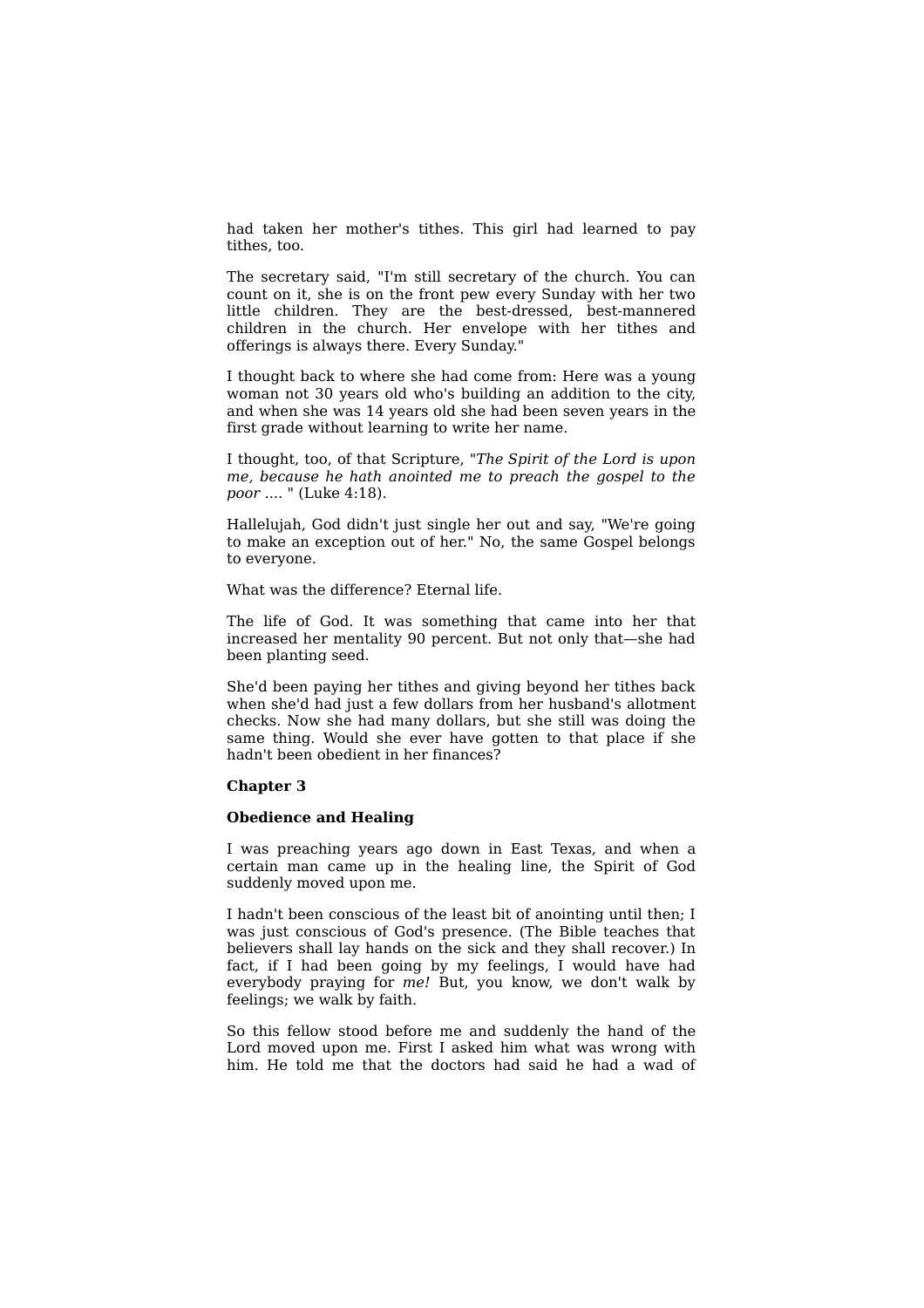ulcers in his stomach as big as a wasps' nest. They wanted to operate on it. For two years he hadn't had anything to eat but a little baby food, and he couldn't digest that most of the time, he said.

When the hand of the Lord moved upon me, I had my eyes wide open looking at the man. But instead of seeing him, I saw the house where he lived. I described it to him.

I said, "The night before last, you couldn't sleep, but you didn't want to disturb your wife, so at midnight you got up and walked from the front part of the house to the sleeping porch in back." (Down in Texas in years gone by, before we had airconditioning, we had what we called sleeping porches screened-in back porches.)

I said, "You had a bed out there, so you fell across that bed, and there you were, holding your stomach—it was burning like fire. Not only that, but your conscience was bothering you, because you belong to this church—you're saved and baptized with the Holy Spirit—but you never have paid your tithes or supported the church."

That fellow looked at me wide-eyed and said, "You must be a fortune teller or a mind reader—that's exactly what happened!"

I said, "I'm not telling your fortune or reading your mind, either one. I'm ministering by the Spirit of God. In your particular case, before I can minister to you, you're going to have to decide whether you're going to walk in the light God has shed upon your life. What are you going to do about paying tithes and supporting the church?"

He said, "I'm going to do it."

I laid hands on him, and when I did there came another manifestation of the Spirit. I knew by the Holy Spirit—by the word of knowledge—that his body was oppressed by a spirit. (Now, everybody's body isn't, but his was.) I commanded that demon to leave his body in the Name of Jesus. There was no particular manifestation, but I knew it was gone.

I said to him, "Now, you said you haven't had a bite of solid food for two years. Go home and eat a T-bone steak."

And he went home and ate a T-bone steak.

He went back to the doctors the next day.

They x-rayed his stomach and couldn't find a thing wrong with him. Before the week was out, he was back at work.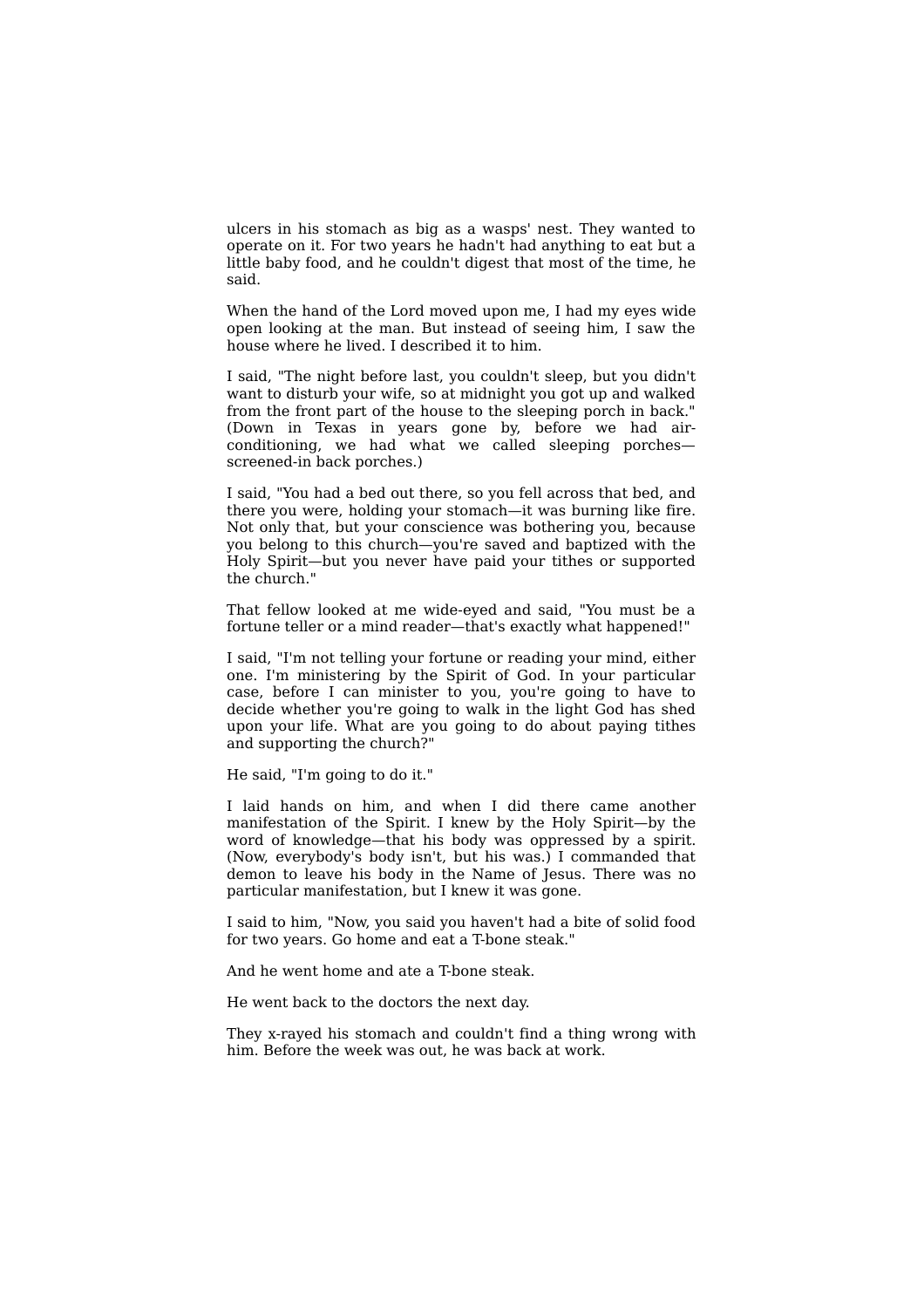Somebody said to me, "I don't understand that."

"What is it you don't understand?"

"Well, you ministered to that fellow and told him he didn't pay tithes. He was the third person you ministered to that night, and you never said a word about tithing to the others. Now, if you knew that about him, why didn't you know that about the others?"

I replied, "Well, you see, you just don't carry this gift around with you and operate it as you want to. It is as the Spirit wills."

He said, "Well, how could one get by and one couldn't?"

I said, "Well now, I want to ask you a question: Do you have any children?"

"Oh, yes."

"Well," I said, "how is it that a 4-year-old child can get by with things that a 14-year-old child can't?"

He said, "Because they know more."

I said, "That's why some Christians can't." Amen. God expects more of some people.

Someone said to me once, "It's not fair that God would expect more of some people."

I said, "Well now, do you expect more of a 4-year-old child than you do a 4-month-old child?"

"Yes."

"Well," I said, "are you being unfair?"

"No."

"The Father God's not being unfair, either," I said.

Thank God for the manifestation of His Spirit. Thank God for the anointing. God in His great mercy and His great goodness condescends to come down to meet men on the level where they are.

### **Chapter 4**

## **Obedience and Miracles**

Years ago I knew a young evangelist who was just starting out. He was older than I in age, but younger in ministry. He and his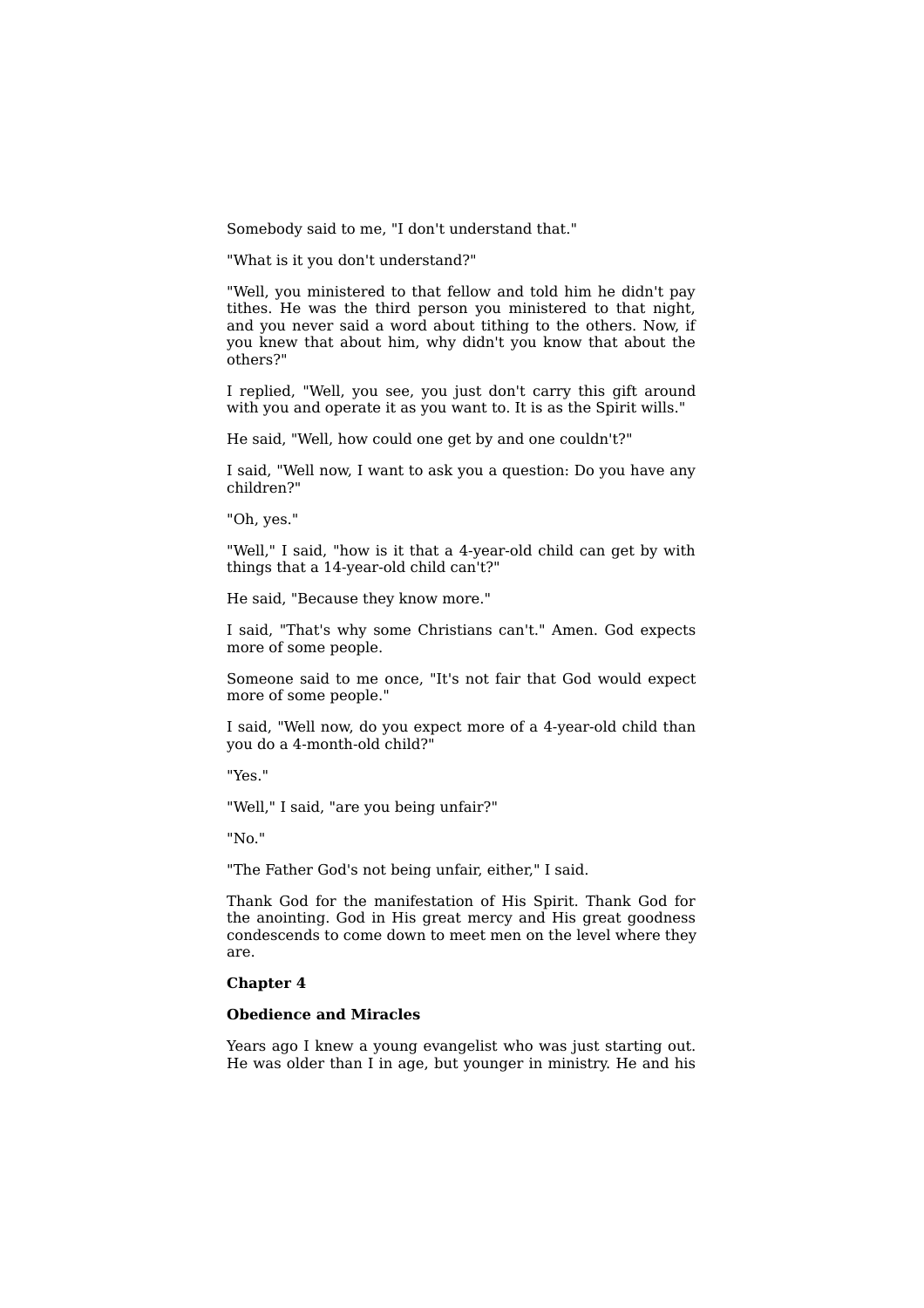wife had five children. His wife's folks were members of my church.

He was off at Christmas and was attending our church with his relatives. I tried to get him to preach, and I would have given him an offering.

This was in 1940. You've got to realize that those were Depression days. We would give a man who preached on a Sunday night \$5 in those days. Some will be astonished at that, but I had men in my church whose monthly salaries weren't much. One fellow who worked for the railroad made \$37.50 a month. He paid rent, fed his wife and three children, and drove an automobile on \$37.50

a month. So, you see, \$5 in comparison was good. I would have given it to him, but he wouldn't preach. He said, "Brother Hagin, I'm sort of embarrassed here in front of my kinfolks." So I went ahead and preached.

While I was at the back of the church shaking hands with the people after the service, the Lord said to me, "I want you to give him \$10."

"Dear Lord," I said, "I can't give him \$10. Don't You know this is Christmas time?"

I could go back and show you my books.

I still have them. I was averaging only \$43.15 a month for my salary, so \$10 was virtually a week's pay.

"Lord," I said, "I haven't even bought my wife a Christmas present yet!"

"I want you to give him \$10," the Lord said.

While I was standing there shaking hands with people and smiling, my head and my heart were having a fight. (You don't always know what all's going on inside a fellow!)

Finally I got that \$10 together. Nearly everybody had gone home by then, but the young evangelist was standing outside talking to a friend. I shook hands with him and left the money in his hand. I didn't even have a \$10 bill to give him. I had to give him dollar bills and change.

Not long afterwards, I heard his mother-in-law telling somebody, "You know, C. was off at Christmas time, and he had just enough to pay his rent and utilities. He didn't have a dime left—not a dime. He couldn't buy the kids anything for Christmas, or even any Christmas dinner.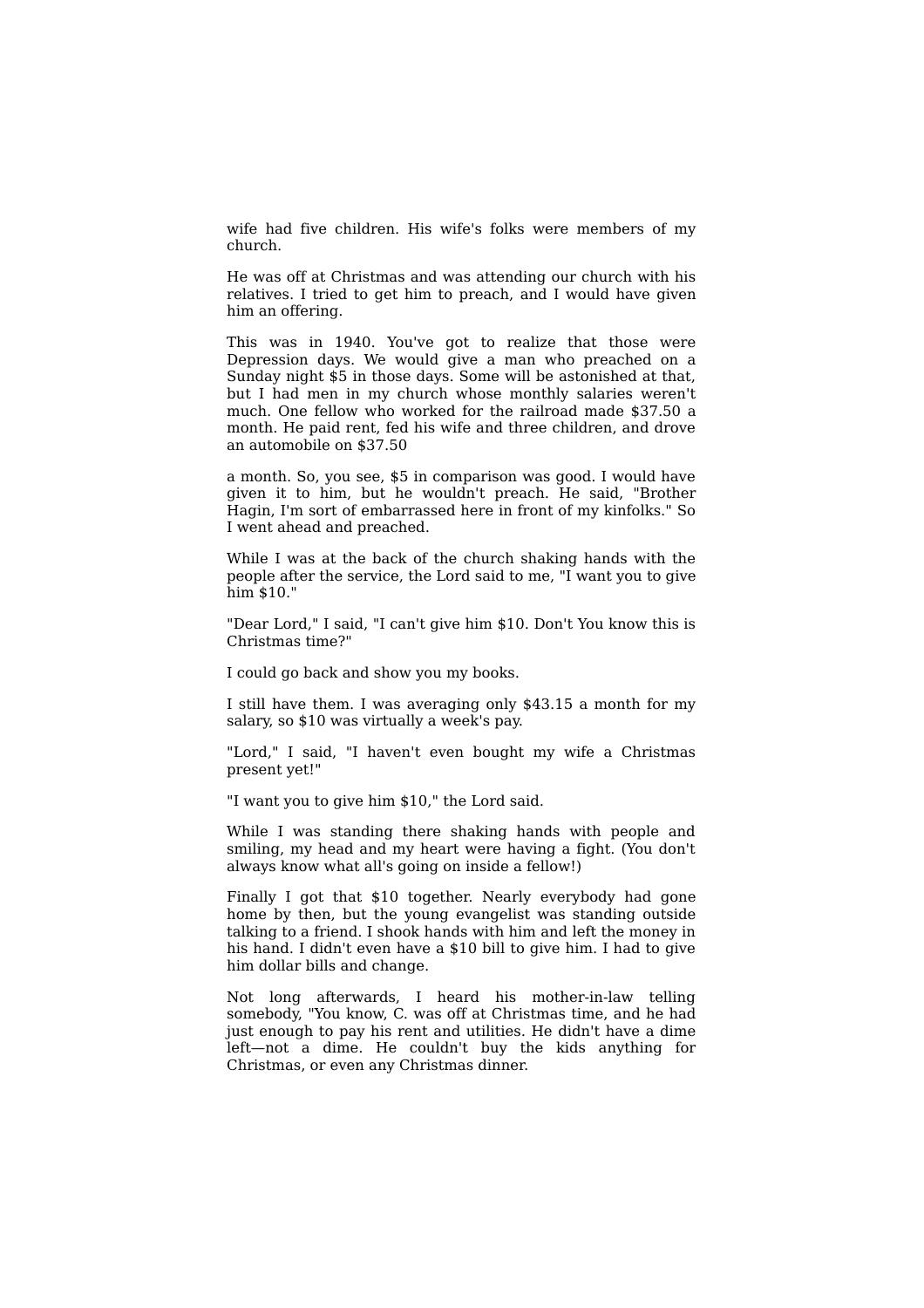Somebody gave him \$10 so they had Christmas dinner."

When I heard the woman, I didn't jump up and down and holler, "That was me! I did it!" No, I just stayed quiet and said, "Thank God. I'm so glad I obeyed God."

A similar thing happened several years later. One Sunday night I was shaking hands with people as they entered the auditorium. Our church was right on the highway, and in those days, before freeways, all the highways went right through town.

A Greyhound bus pulled up and stopped in front of our church. A fellow with a suitcase got off. I recognized him as a minister I had seen at conventions.

I wondered what he was doing getting off at our church like that. It was about time to start church. I greeted him and he told me who he was. I said, "Yes, I know who you are. Evidently you're going to be with us tonight."

"Yes," he replied.

"Well," I said, "preach for us."

While the man was preaching that night, the Lord said to me, "I want you to give him \$12.50 out of your pocket."

That doesn't sound like much now, but that was more than a week's salary to me then. I don't know to this day what that 28

fellow preached on—and you know I have a good memory! During his sermon, my head and my heart were having an argument.

Just so the preacher would think I was with him, every now and then I'd holler, "Amen"—but I don't know what he said. I was having that fight the whole time he preached.

I said, "Lord, I can't give him any \$12.50. I just can't do it! I can't afford to."

I got all the way through that service and still hadn't settled the issue in my mind until we got over in the parsonage. I had invited him to spend the night, and he had accepted. He went to the back bedroom, and my wife went to the kitchen to fix us a bite to eat. I was counting out the money to give the preacher. There were a few dollar bills, but most of the \$12.50 was in change—

nickels, climes, and even pennies. (That's the way we got the offering in those days.) While I was standing there, the Lord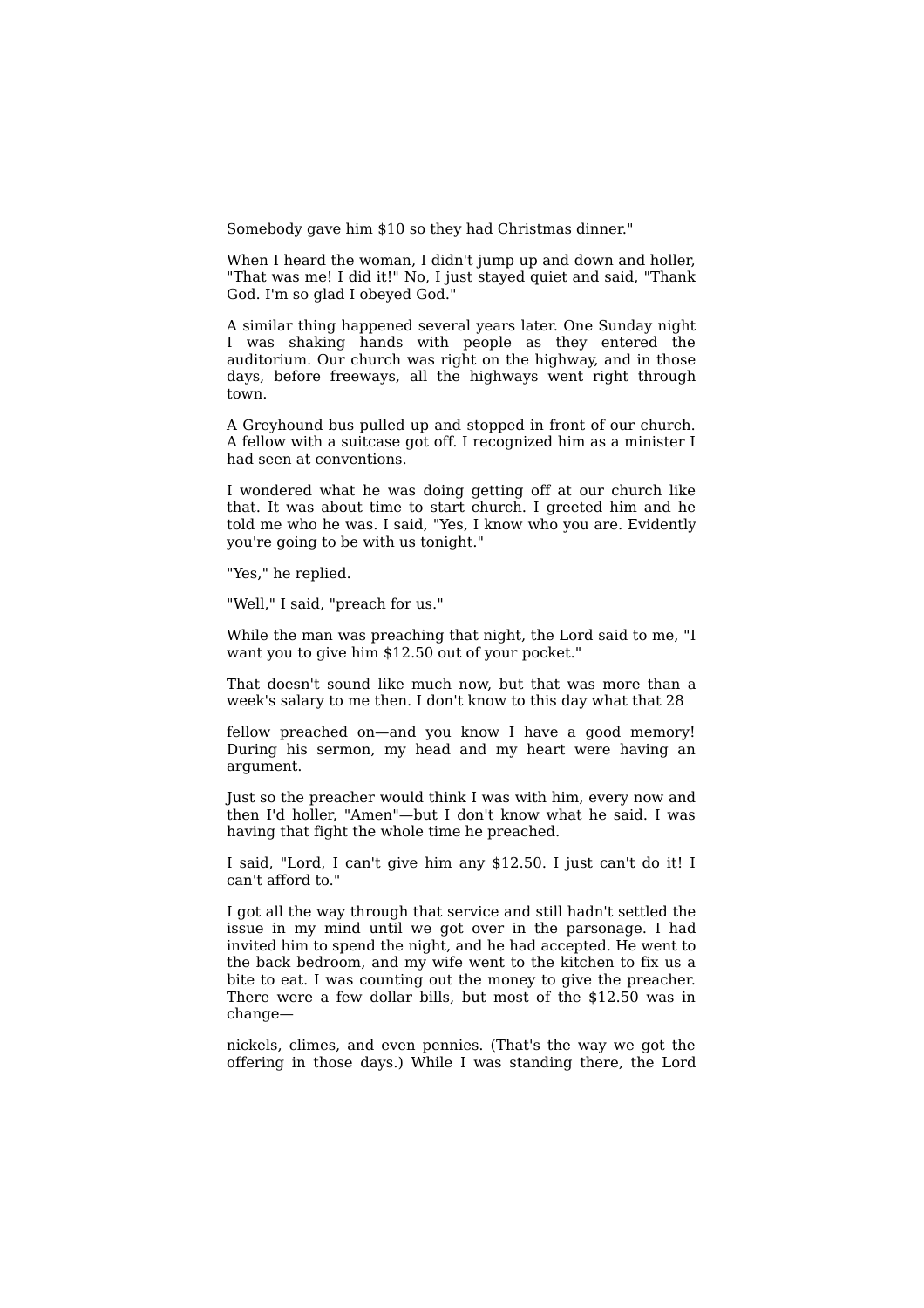said to me so plainly on the inside, "Now, the reason he got off the bus here was because he ran out of money. This is as far as he could go. His wife's down at her parents in such-and-such town in East Texas. Next Sunday he's going to try out for a church at a certain place, and they're going to elect him as pastor."

The preacher came back into the room where I was. I said, "Hold your hands out."

He had to cup his hands to hold that \$12.50 in change and bills. He put it in his coat pocket.

Then the devil said to my mind, "Boy, you've missed it. You've made a fool of yourself. You gave away your week's pay." (I had done a little better that week. I had received \$17.50 altogether.)

I said to the young minister, "I want to ask you a question: Where are you going?"

"Brother Hagin," he said, "I'm going down to my wife's family. She and the two children are down at her daddy's place in suchand-such town in Texas. I had just enough money to get here. Actually, I went to the bus station, laid my money on the counter, and said, 'This is how much money I've got. How far will it take me?' "

He said, "It brought me here to your town. Ordinarily I would have gotten off down at the bus station, but when I mentioned your church, the bus driver said, 'I go right in front of that church. I'm not supposed to do it, but I'll stop and let you off there.' "

The preacher said, "I don't have a dime left. This is as far as I could go. I planned to hitchhike down to my wife's folks tomorrow.

Now with this money, I can buy a bus ticket; Next Sunday I'm supposed to preach over at a certain place (and he named it).

I'm trying out for pastor there."

I said, "Brother, that's enough. I want to tell you something. You're the next pastor over there." And sure enough, he was.

About two years after this incident, my wife and I went to minister to a woman who was on her deathbed. Her husband had taken her to three different clinics in Texas.

The doctors in each had said the same thing: "We can't do anything. She's too far gone. Among other things, she has an incurable blood disease in the last stages.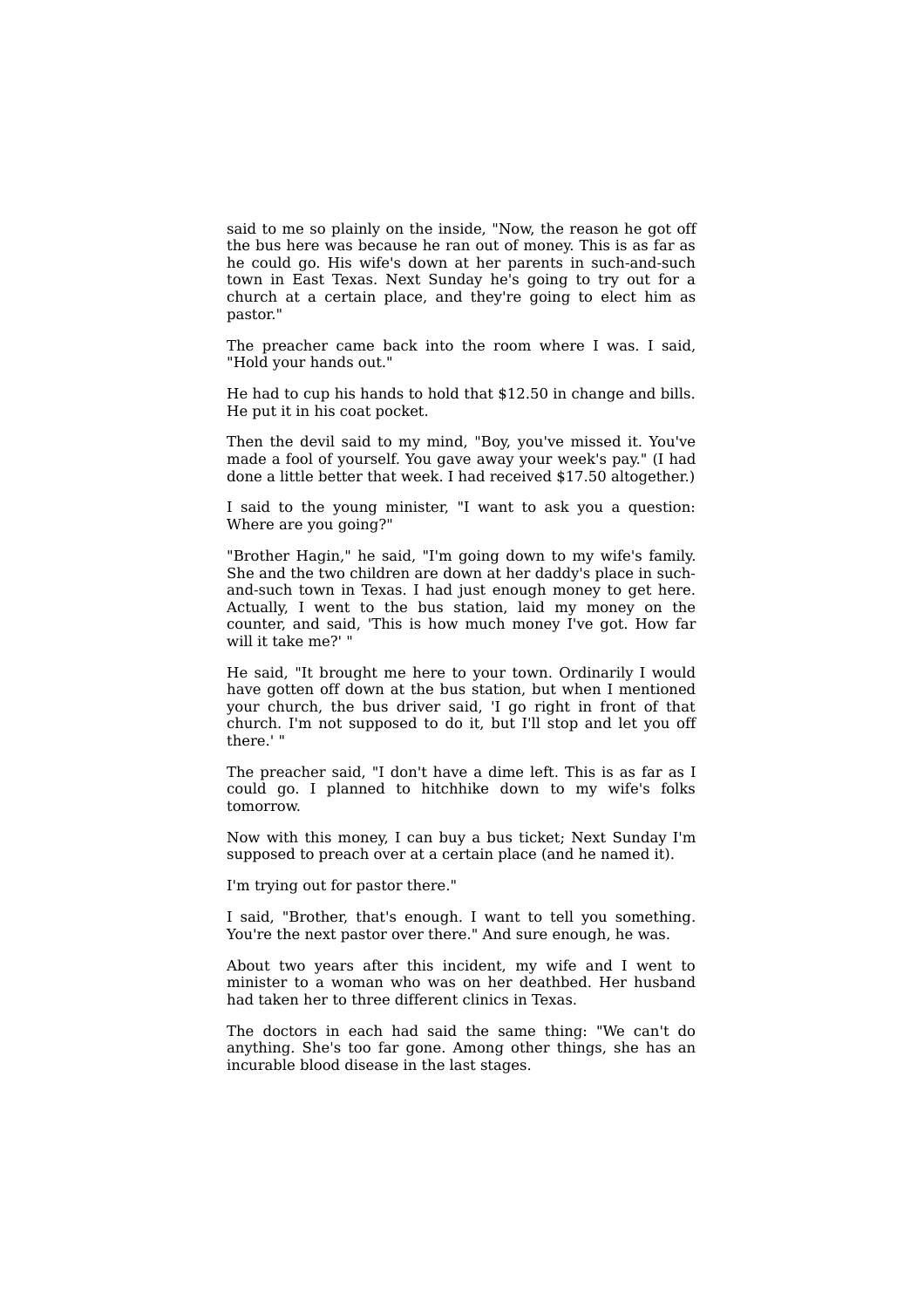She's dying. She'll be dead in a few days."

We went into her room to minister to that dear lady. We didn't know her, but one of our members did. We were then pastoring a little old church at Farmersville. As we knelt by this woman's bed, the same voice that had told me to give the one minister \$10 and the other \$12.50—that inward voice—said, "Get up and stand up. Don't pray." (I already had my hand on her head and was praying. My wife was kneeling right by me.)

"Don't touch her. Get up and stand up, and say to her, 'The Lord told me to tell you you're healed. Get up.'"

On Thursday she was raised up from her deathbed and on Sunday she was over at our church dancing and shouting the victory!

As we returned home down old Highway 24, rejoicing that God had used us to raise up a woman from the deathbed, just as plainly as if somebody were sitting in the back seat, the Lord said to me, "I couldn't have used you today if you hadn't obeyed Me on that \$10 and that \$12.50." I'd forgotten it. I had to stop and think, *What do You mean, that \$10 and that \$12.50?*

"That \$10 you gave Brother C. and that \$12.50 to So-and-so."

"Yes," I said, "I remember that."

"If you hadn't obeyed Me on that, I couldn't have used you here," the Lord said.

We all want God to use us, don't we?

Wouldn't you like God to use you to raise somebody up from a deathbed? How are you going to know it's God telling you to tell them to get up off that deathbed if you don't know when He tells you to give \$1 or \$5?

You see, that's one way you start learning God's voice.

If He can't trust you with \$5 or \$10, how is He going to trust you to raise somebody up from a deathbed?

What does all this have to do with healing? Everything.

Obedience is the key to receiving from God and it is also the key to being used by God. If we can learn to hear God's voice and to obey Him in the area of our personal finances, it will open the door to further blessings in our own lives and will pave the way for Him to use us in greater ways to bless mankind.

#### **A Sinner's Prayer to Receive**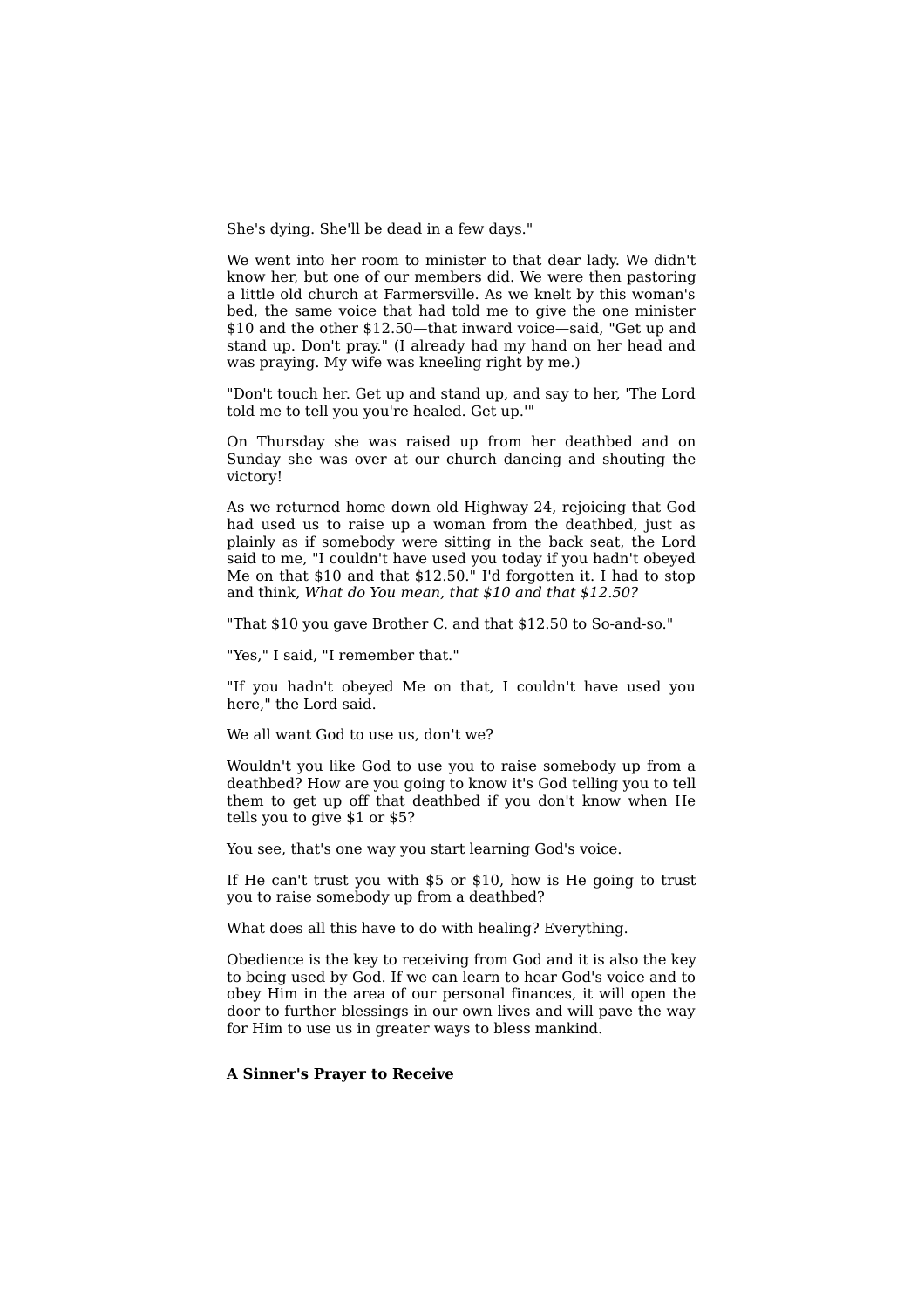#### **Jesus as Savior**

Dear Heavenly Father I come to You in the Name of Jesus.

Your Word says, *"... him that cometh to me I will in no wise cast out"* (John 6:37), so I know You won't cast me out, but You take me in and I thank You for it.

You said in Your Word, *"Whosoever shall call upon the name of the Lord shall be saved"* (Rom. 10:13). I am calling on Your Name, so I know You have saved me now.

You also said *"if thou shalt confess with thy mouth the Lord Jesus, and shalt believe in thine heart that God hath raised him from the dead, thou shalt be saved. For with the heart man believeth unto righteousness; and with the mouth confession is made unto salvation"* (Rom. 10:9,10). I believe in my heart Jesus Christ is the Son of God. I believe that He was raised from the dead for my justification, and I confess Him now as my Lord.

Because Your Word says, *"... with the heart man believeth unto righteousness ..."* and I do believe with my heart, I have now become the righteousness of God in Christ (2 Cor. 5:21)...

And I am saved!

Thank You, Lord!

 $\begin{minipage}[c]{0.9\linewidth} \label{eq:1} \begin{minipage}[c]{0.9\linewidth} \end{minipage}[c]{0.9\linewidth} \begin{minipage}[c]{0.9\linewidth} \end{minipage}[c]{0.9\linewidth} \begin{minipage}[c]{0.9\linewidth} \end{minipage}[c]{0.9\linewidth} \begin{minipage}[c]{0.9\linewidth} \end{minipage}[c]{0.9\linewidth} \end{minipage}[c]{0.9\linewidth} \begin{minipage}[c]{0.9\linewidth} \end{minipage}[c]{0.9\linewidth} \begin{minipage}[c]{0.9\linewidth} \end{minipage}[c]{0.9\linewidth} \end{$ 

Date  $\_\_$